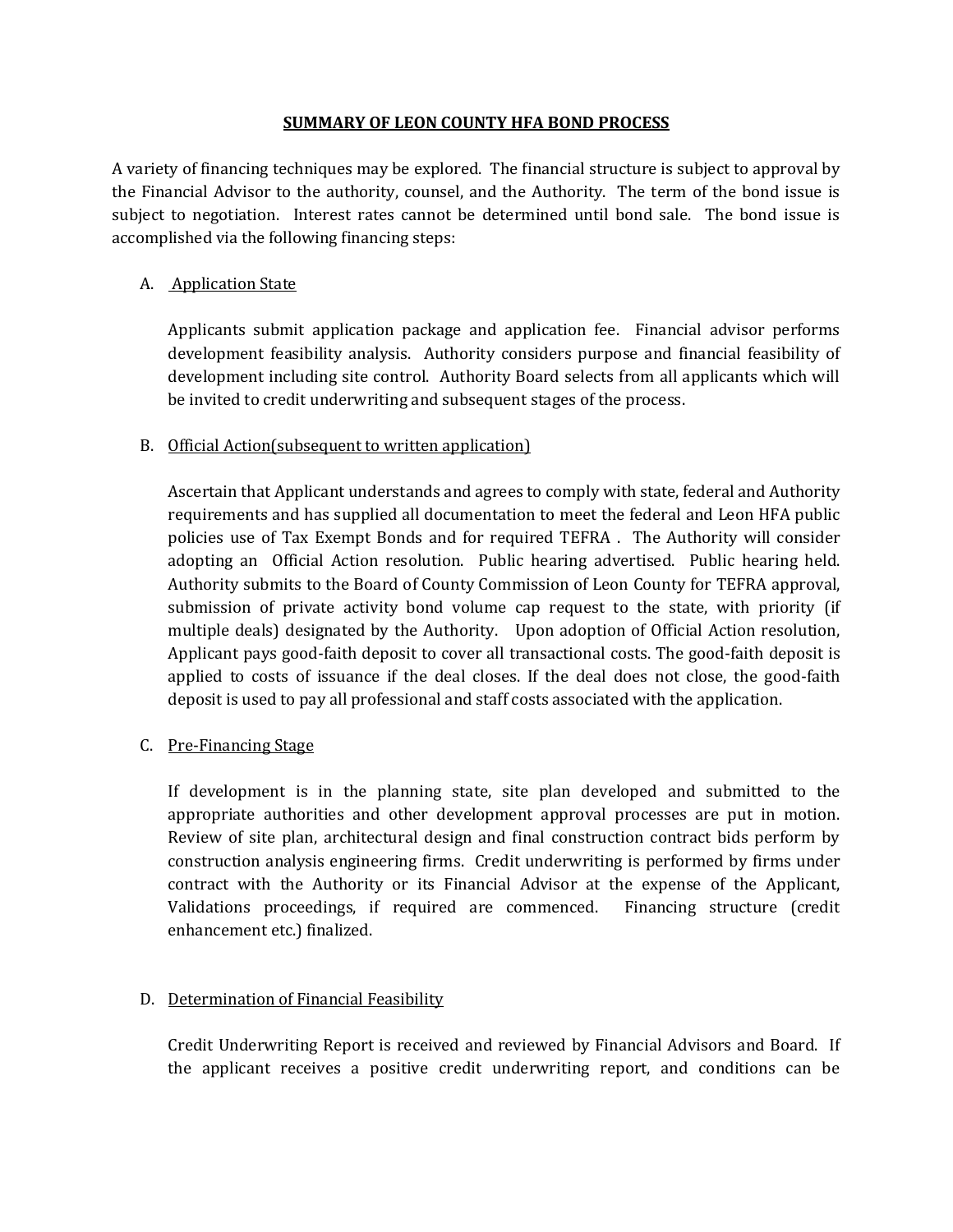reasonably achieved by the applicant, the Board may provide an approval to continue with the financing process.

If the applicant does not receive a positive credit underwriting report from the third party independent underwriter, the **Board may not approve** the applicant for further consideration. If the report contains conditions that are unachievable the Board may not allow the Applicant to move forward.

If the applicant withdraws their application from further consideration due to issues that are beyond their control but request to be placed on hold while they resolved the noted issues, the Applicant will be required to submit a "resubmittal" back to the credit underwriter to ensure the transaction is still viable.

#### E. Commencement of Documentation

During the credit underwriting process, Professionals are engaged to document the transaction. This will include Bond Counsel, underwriters, trustees, or any other professional entity that needs to be assigned to carry out the tax exempt bond transaction. All conditions noted by the Credit Underwriter will be documented and will be a condition of the closing.

### F. Pre-Closing Stage

Ratings and insurance, as appropriate, are obtained. Documentation finalized. Receipt of Letter from Credit Underwriter that all deal points have been resolved and from Bond Counsel that documents are in substantial final form. Adoption by Authority of Bond Resolution approving documents and authorizes the insurance of Bonds. Bonds underwritten and sold to purchaser(s), subject to all conditions precedent to closing being accomplished.

### G. Closing

Closing shall be held at a time and place acceptable to the Authority. Any and all costs and expenses of the Authority incurred in connection with the issuance of the Bonds, including but not limited to the fees and expenses of the Authority's bond counsel, underwriter and financial advisor shall be paid at closing or such earlier time as outlined herein.